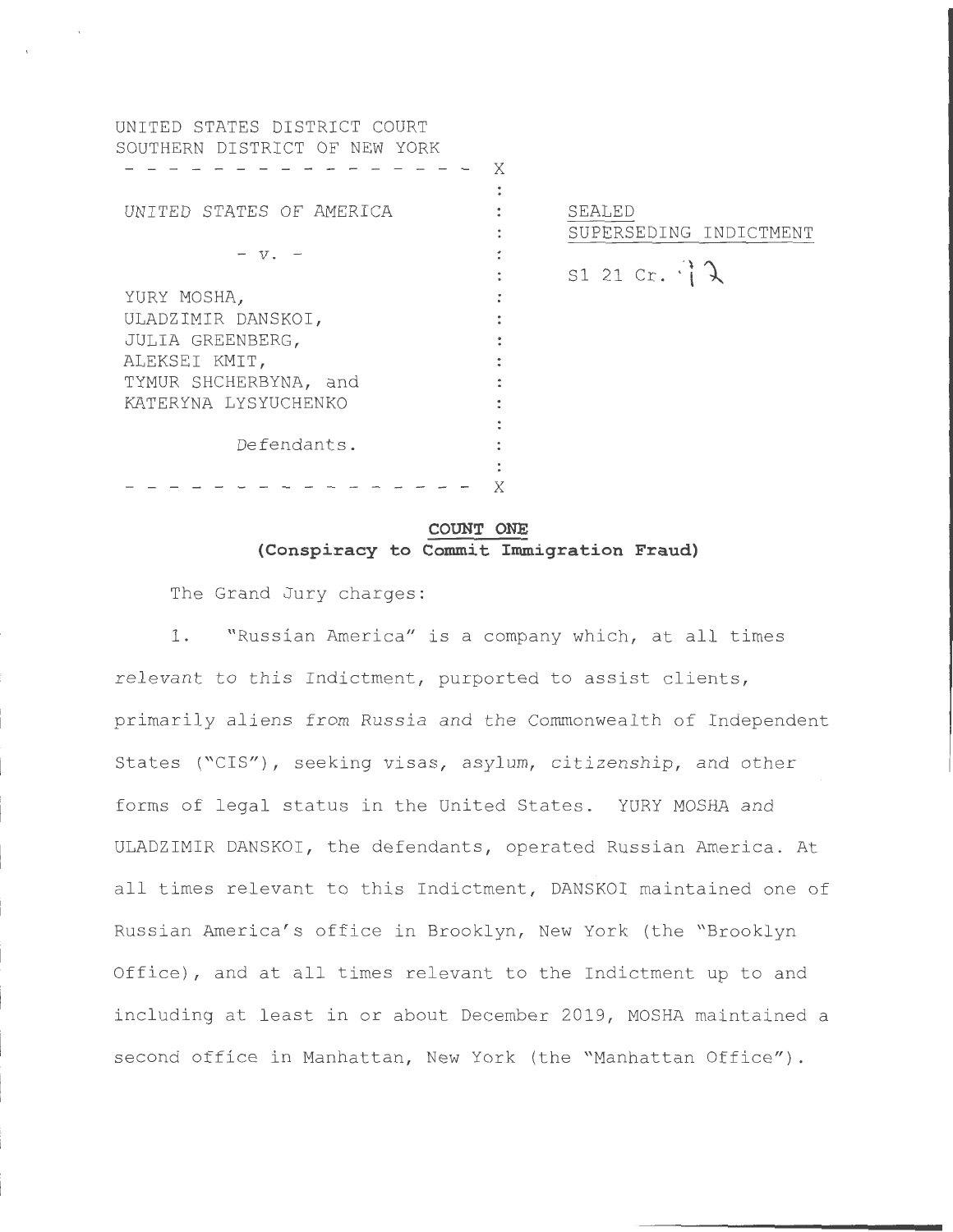2. At all times relevant to this Indictment, Russian America helped certain of its clients obtain asylum under fraudulent pretenses. It did so in a number of ways. Among other things, YURY MOSHA and ULADZIMIR DANSKOI, the defendants, advised clients regarding the manner in which they were most likely to obtain asylum using false claims, knowing that these clients did not legitimately qualify for asylum; connected clients with coconspirators, such as JULIA GREENBERG, TYMUR SHCHERBYNA, and KATERYNA LYSYUCHENKO, the defendants, so that these individuals could knowingly assist Russian America clients with various aspects of the clients' fraudulent asylum applications; and prepared and submitted to United States Citizenship and Immigration Services ("USCIS") clients' asylum applications and affidavits, knowing that these documents contained materially false information .

3. For example, YURY MOSHA, the defendant, advised certain clients to establish and maintain online blogs that were critical of the clients' home countries, as a way to generate a claim that, based on the clients' political opinions, it was no longer safe for the clients to return to their native countries. MOSHA did so understanding that the clients' decision to blog was prompted not by their own idea or initiative, but by MOSHA's instruction, and that the clients' motive for blogging was to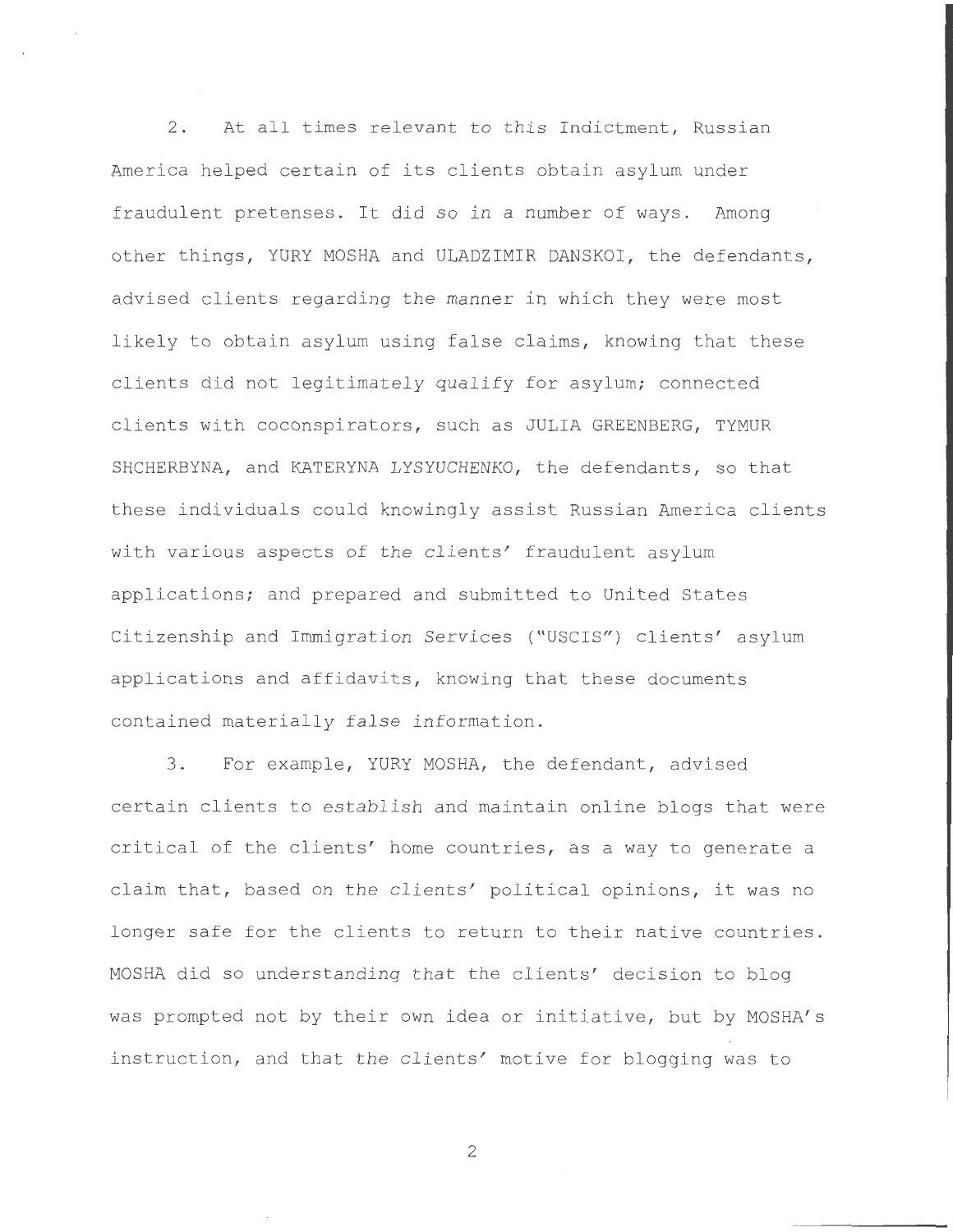contrive a basis for asylum, rather than to publicly express a sincerely held opinion.

4. Further, YURY MOSHA, the defendant, understood that, in some instances, his clients did not have the desire, topical knowledge, journalistic ability, and/or technical expertise to write blogposts and/or maintain and operate their blogs. To the contrary, MOSHA referred certain Russian America clients to TYMUR SHCHERBYNA, the defendant, a Ukraine-based purported journalist, with the understanding that, in exchange for a fee, SHCHERBYNA would and did maintain and ghost-write Russian America's clients' blogs. SHCHERBYNA, in turn, understood that Russian America clients would use these blogs as a fraudulent basis to seek asylum.

5 . Defendant YURY MOSHA also referred Russian America clients to individuals such as KATERYNA LYSYUCHENKO, the defendant, and others known and unknown, who knowingly helped Russian America clients draft fraudulent affidavits ("Asylum Affidavits") so that they could be submitted as part of the clients' asylum applications. These Asylum Affidavits, which were designed to support clients' false persecution claims, conveyed purported aspects of the clients' personal histories and contained material falsehoods, such as fabricated events, incidents of alleged persecution, and false claims about the clients' authorship and maintenance of their blogs .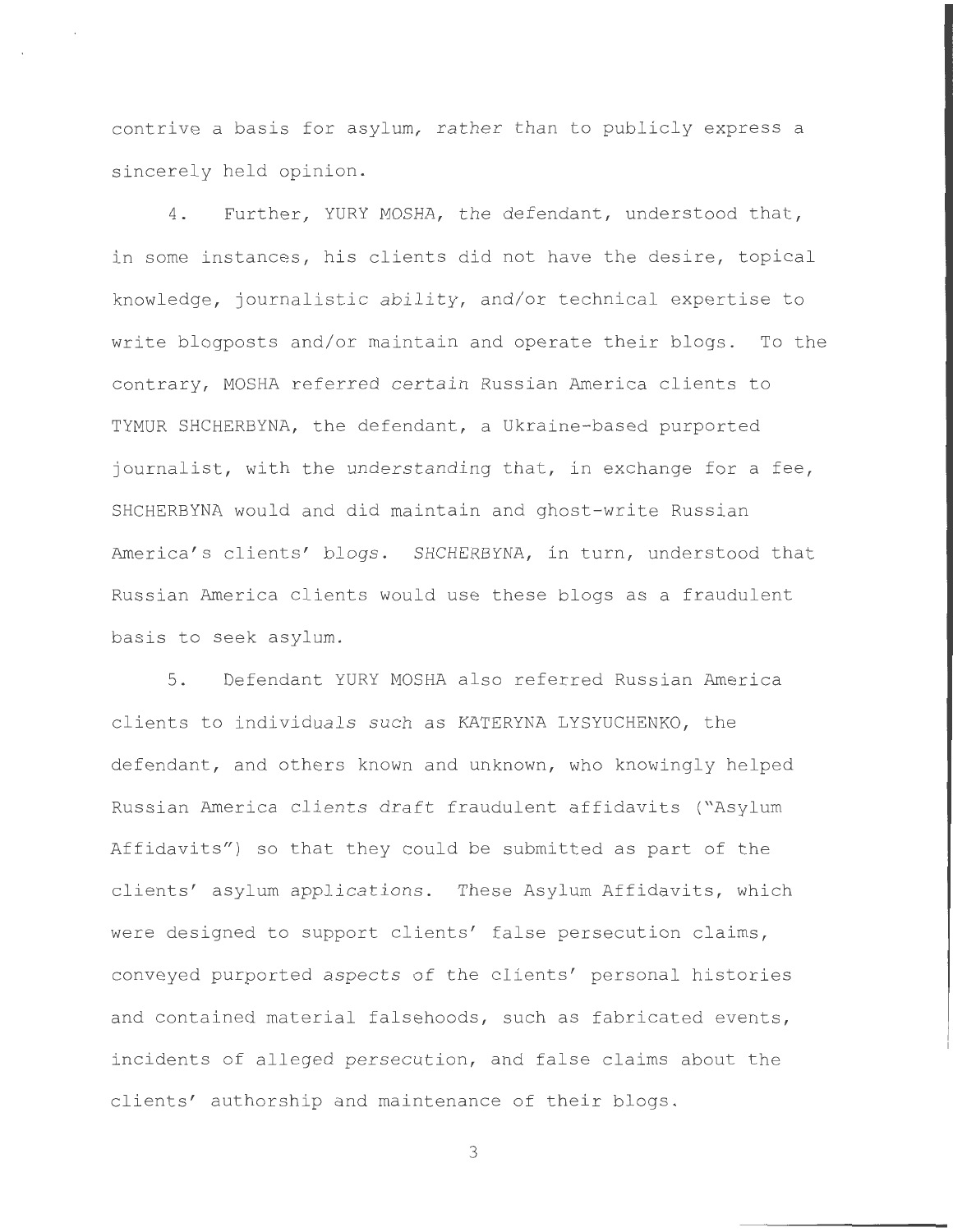6. YURY MOSHA, the defendant, also personally prepared clients' fraudulent asylum applications and submitted them, along with Asylum Affidavits and other documents containing material falsehoods, such as fabricated claims of past persecution, to USCIS.

7. YURY MOSHA, the defendant, also connected Russian America clients with attorneys, such as JULIA GREENBERG, the defendant, who knowingly prepared and encouraged certain Russian America clients to lie under oath about their fraudulent asylum claims during interviews conducted by USCIS Officers ("Asylum Officers"). GREENBERG would accompany these clients to, and represent them, during these interviews and in proceedings conducted by immigration judges, during which clients and/or GREENBERG made claims that GREENBERG understood were false .

8. Russian America also employed individuals, including ALEKSEI KMIT, the defendant, who, among other things: served as certain clients' primary point of contact; coordinated communications between these clients and other coconspirators such as YURY MOSHA, TYMUR SHCHERBYNA, KATERYNA LYSYUCHENKO, and JULIA GREENBERG, the defendants; and provided advice to clients about their asylum applications, Asylum Affidavits, and related forms of evidence, understanding that these documents were fraudulent in nature .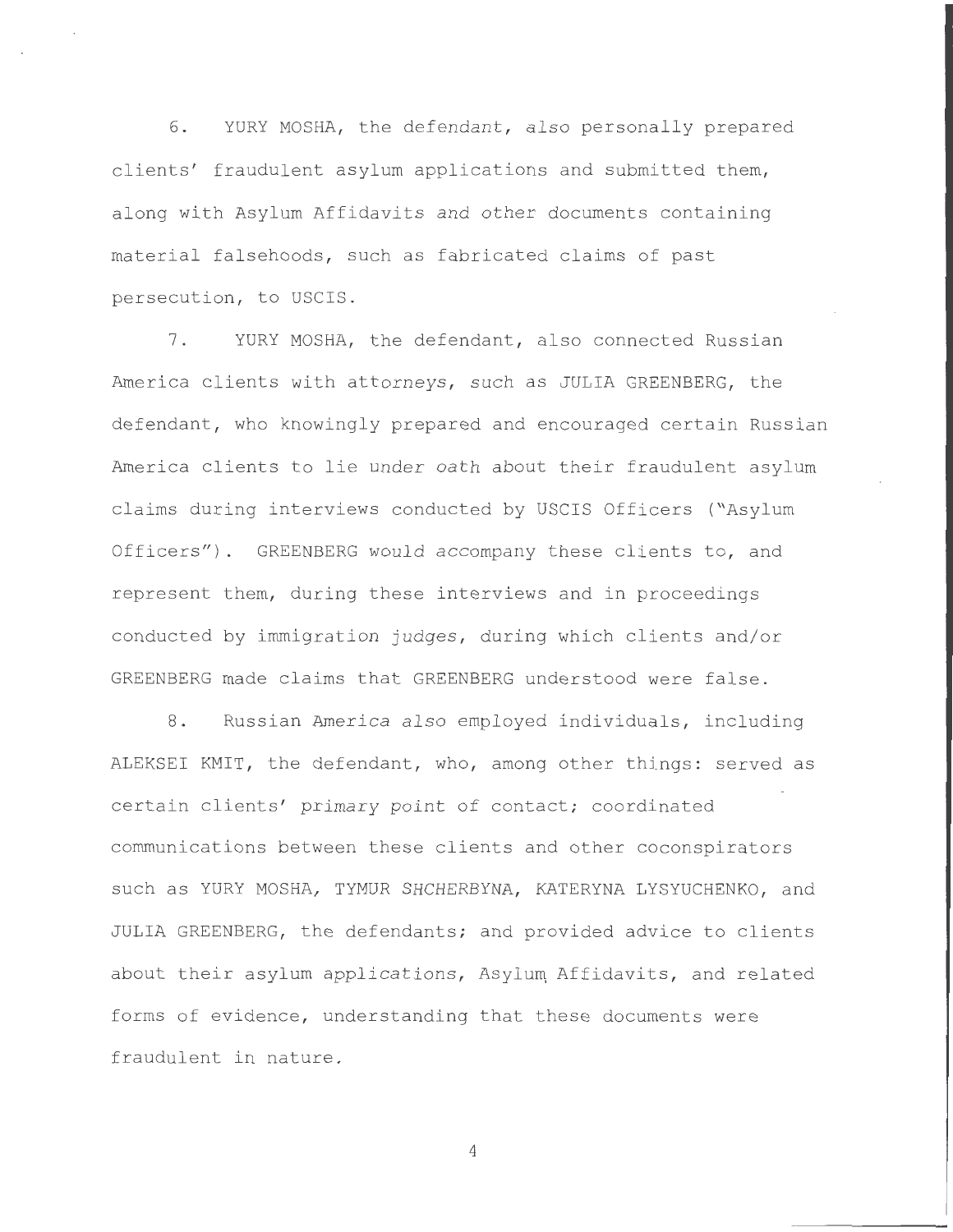9. ULADZIMIR DANSKOI, the defendant, also knowingly assisted Russian America clients to prepare and submit fraudulent asylum applications, performing many of the same functions as YURY MOSHA, the defendant. For example, DANSKOI knowingly assisted and advised a Russian America client (who was in fact a government confidential source ("CS-3") acting at the direction of law enforcement), to fraudulently seek asylum by claiming persecution based on sexual orientation when DANSKOI fully understood that CS-3 endured no such persecution. In addition to advising  $CS-3$  how to lie in  $CS-3's$  asylum application and affidavit, and how to defraud an Asylum Officer, DANSKOI connected CS-3 with KATERYNA LYSYUCHENKO, the defendant, so that LYSYUCHENKO could knowingly assist CS-3 draft an asylum affidavit falsely claiming persecution based on sexual orientation. DANSKOI also referred CS-3 to JULIA GREENBERG, the defendant, so that GREENBERG could knowingly prepare the client to lie under oath during immigration proceedings, including during an interview with an Asylum Officer .

### BACKGROUND ON THE ASYLUM PROCESS

10. Pursuant to federal immigration law, to obtain asylum in the United States, an alien is required to show that he or she has suffered persecution in his or her country of origin on account of race, religion, nationality, political opinion, or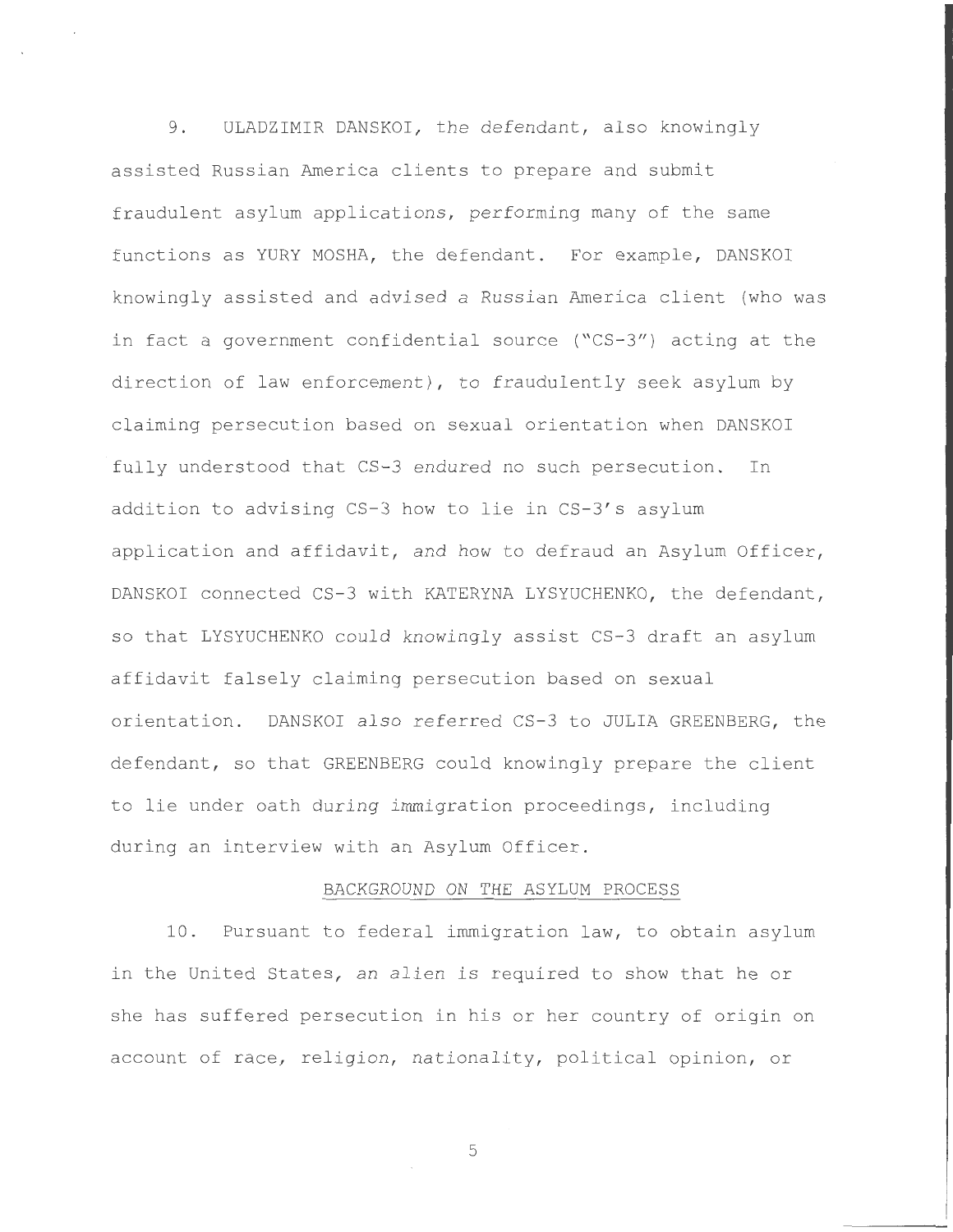membership in a particular social group, or has a well-founded fear of persecution if he or she were to return to such country .

11 . Alien applicants seeking asylum are required to complete and present a form, Form I-589, to USCIS. The Form I-589 requires a detailed and specific account of the basis of the claim to asylum. Alien applicants are permitted to append to the Form I-589 an Asylum Affidavit, providing greater detail about the applicant's background and basis for seeking asylum. If the Form I-589 is prepared by someone other than the applicant or a relative of the applicant, such as an attorney, the preparer is required to set forth his or her name and address on the form. The alien applicant and preparer are required to sign the petition under penalty of perjury. The alien applicant must typically apply for asylum within one year of his or her arrival in the United States .

12. After the Form I-589 is submitted, the alien applicant is interviewed by an Asylum Officer to determine whether the applicant qualifies for asylum. At the interview, the applicant is permitted to speak on his or her own behalf, and can present witnesses or documentation in support of his or her asylum claim. After the interview, the Asylum Officer determines whether the alien applicant qualifies for asylum.

13. If an alien applicant is granted asylum, he or she receives a completed Form I-94 that reflects that the USCIS has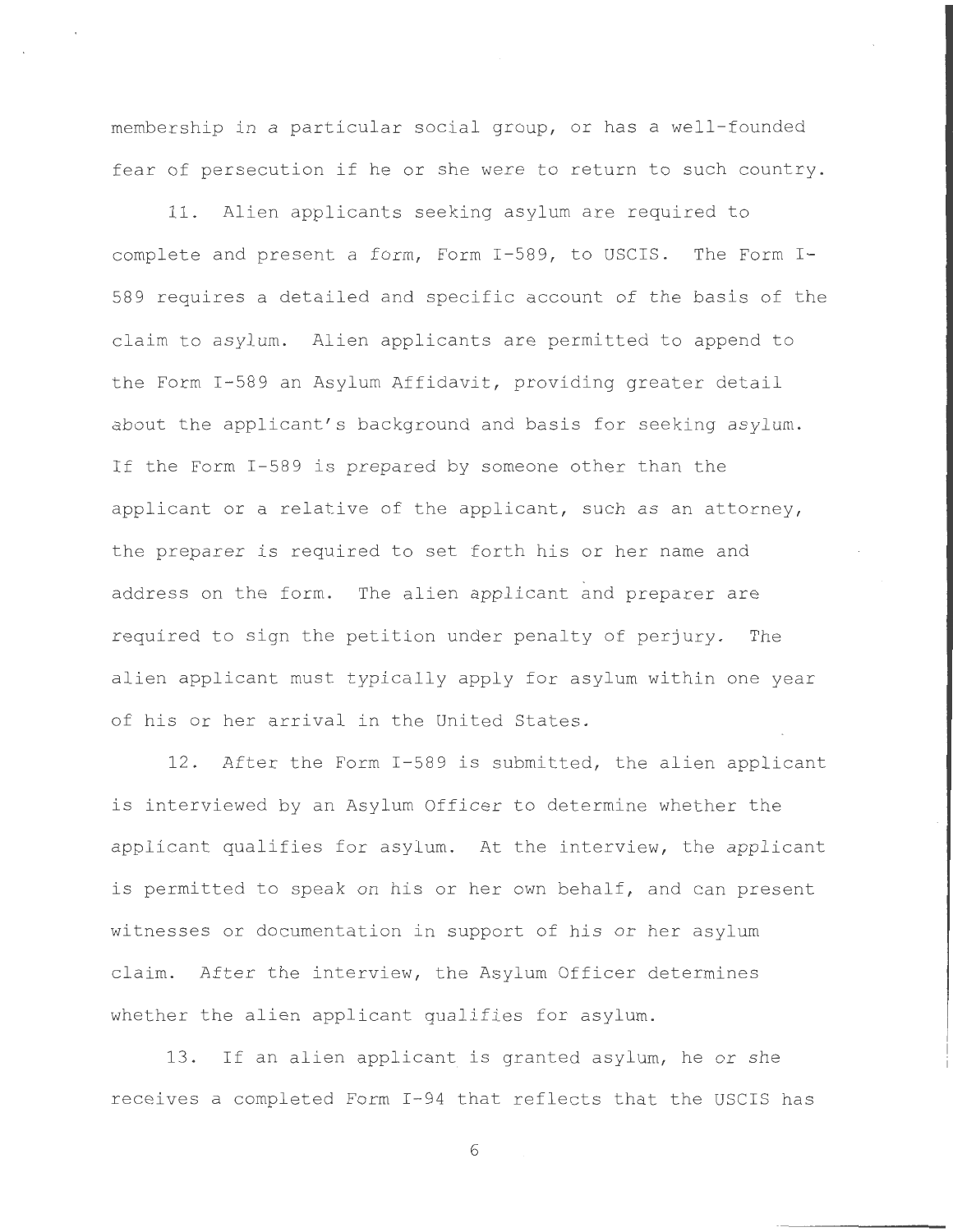granted him or her asylum status. The grant of asylum typically applies to the applicant's spouse and children as well. An alien who has a Form  $I-94$  can apply for, among other things, lawful permanent resident status. A grant of asylum status does not expire, although USCIS can terminate asylum status if, among other things, it is later discovered that the applicant obtained asylum through fraud or no longer has a well-founded fear of persecution in his or her home country.

14. If the Asylum Officer determines that the applicant is ineligible for asylum status, and if the applicant is in the United States illegally, the matter is referred to an Immigration Judge at the Executive Office for Immigration Review. The Immigration Judge holds a hearing during which the alien applicant, and commonly an immigration lawyer, appear before the Immigration Judge and present evidence in support of the asylum application. For asylum applicants residing in the Southern and Eastern Districts of New York, all immigration hearings take place in Manhattan, New York. After the hearing, the Immigration Judge renders a decision on the alien's asylum application . If the Immigration Judge denies the asylum application, the applicant may appeal that decision to the Board of Immigration Appeals ("BIA"). If the applicant loses his or her appeal before the BIA, the applicant may appeal to a federal court .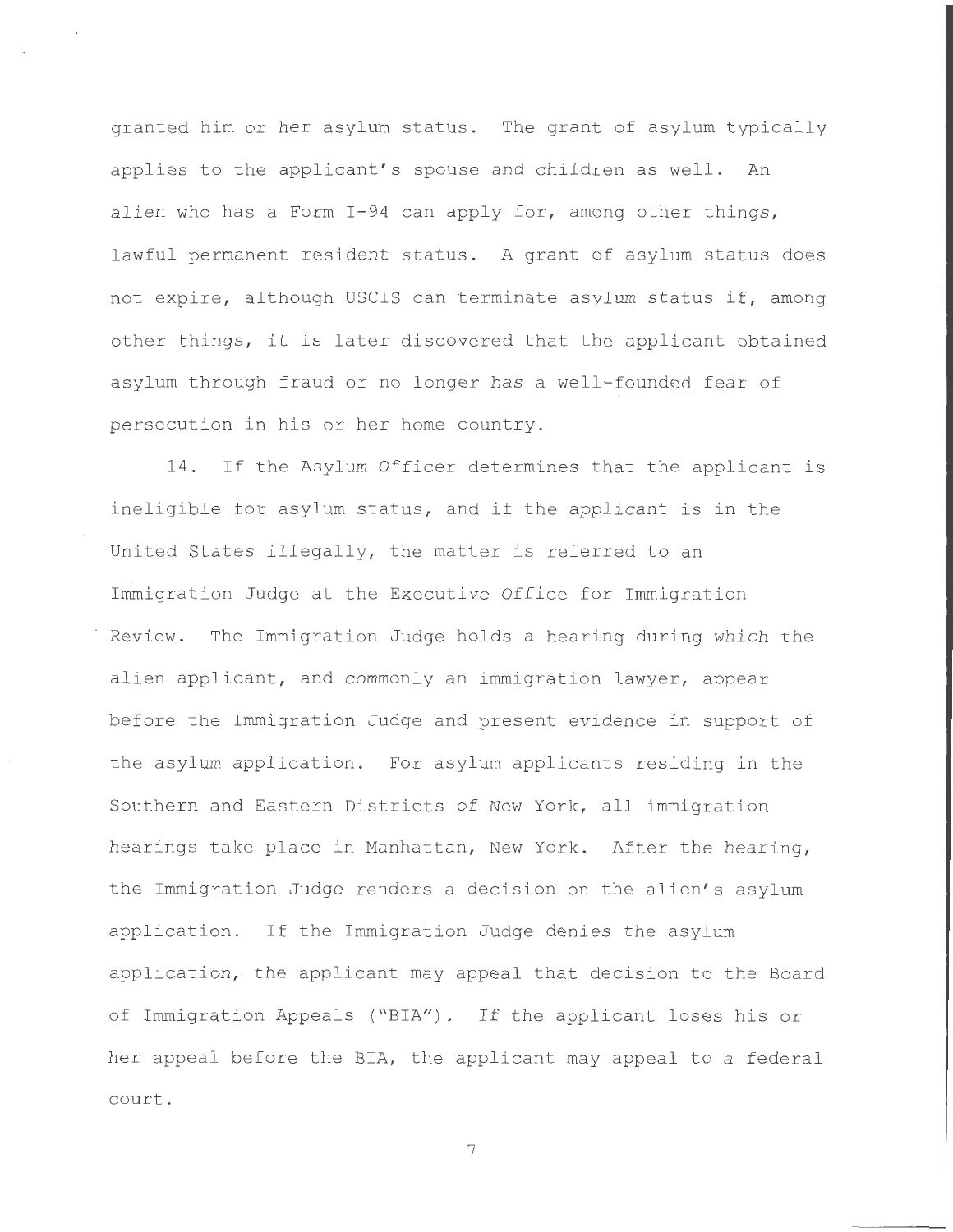15. At all times relevant to this Indictment, a successful application for asylum generally required, among other things, that:

a. The applicant submit his or her application within one year of his or her last arrival in the United States;

b. The applicant demonstrate that he or she is a "refugee," meaning, in general terms, that he or she is unable to return to his or her country because of persecution or a well-founded fear of persecution on account of race, religion, nationality, membership in a particular social group, or political opinion;

c. The applicant subscribe to the assertions contained in his or her application for asylum under penalty of perjury; and

d. The applicant be interviewed, under oath, by an asylum officer .

16 . In the course of their work for and with Russian America, YURY MOSHA, ULADZIMIR DANSKOI, JULIA GREENBERG, ALEKSEI KMIT, TIMUR SHCHERBYNA, and KATERYNA LYSYUCHENKO, the defendants, and others known and unknown, conspired to provide applicants and potential applicants for asylum with assistance in making and supporting fraudulent claims for asylum. Specifically, MOSHA, DANSKOI, GREENBERG, KMIT, SHCHERBYNA, LYSYUCHENKO, and others known and unknown, helped applicants and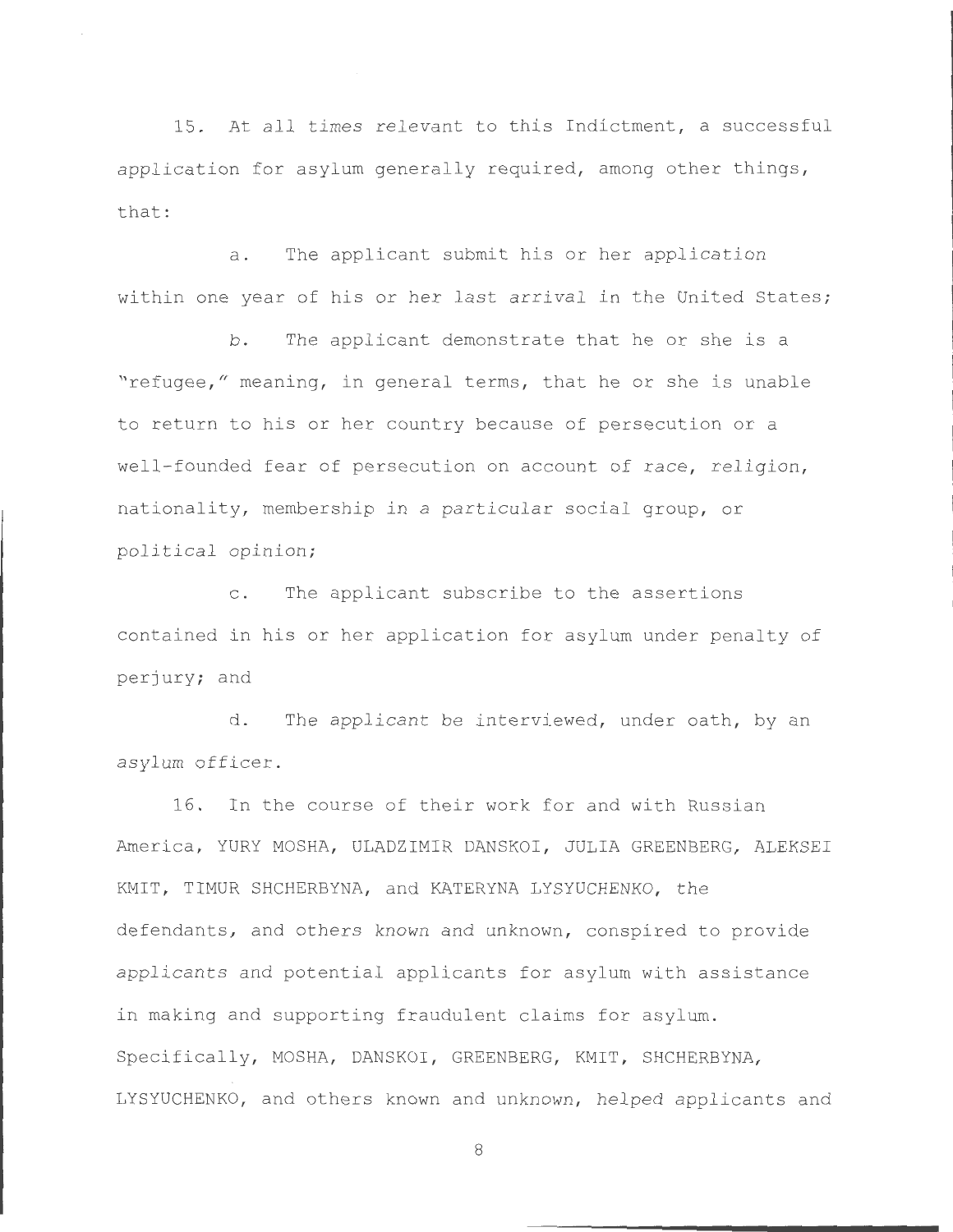potential applicants to, among other things,  $(i)$  concoct false and fraudulent bases that would purport to satisfy the aforementioned criteria for asylum, (ii) generate fraudulent evi dence that purported to support those false and fraudulent assertions, (iii) prepare and submit asylum applications, affidavits, and documents containing the false and fraudulent assertions, and (iv) prepare for and accompany applicants to the asylum interview at which the applicant would be required to reiterate the false and fraudulent assertions .

## Statutory Allegations

17. From at least in or about August 2018, up to and including at least in or about February 2021, in the Southern District of New York and elsewhere, YURY MOSHA, ULADZIMIR DANSKOI, JULIA GREENBERG, ALEKSEI KMIT, TIMUR SHCHERBYNA, and KATERYNA LYSYUCHENKO, the defendants, and others known and unknown, knowingly and willfully did combine, conspire, confederate and agree together and with each other to defraud the United States of America and an agency thereof, to wit, USCIS, and to commit offenses against the United States, to wit, to violate Section 1546(a) of Title 18 , United States Code .

<sup>18</sup> . It was a part and an object of the conspiracy that YURY MOSHA, ULADZIMIR DANSKOI, JULIA GREENBERG, ALEKSEI KMIT, TIMUR SHCHERBYNA, and KATERYNA LYSYUCHENKO, the defendants, and others known and unknown, willfully and knowingly would and did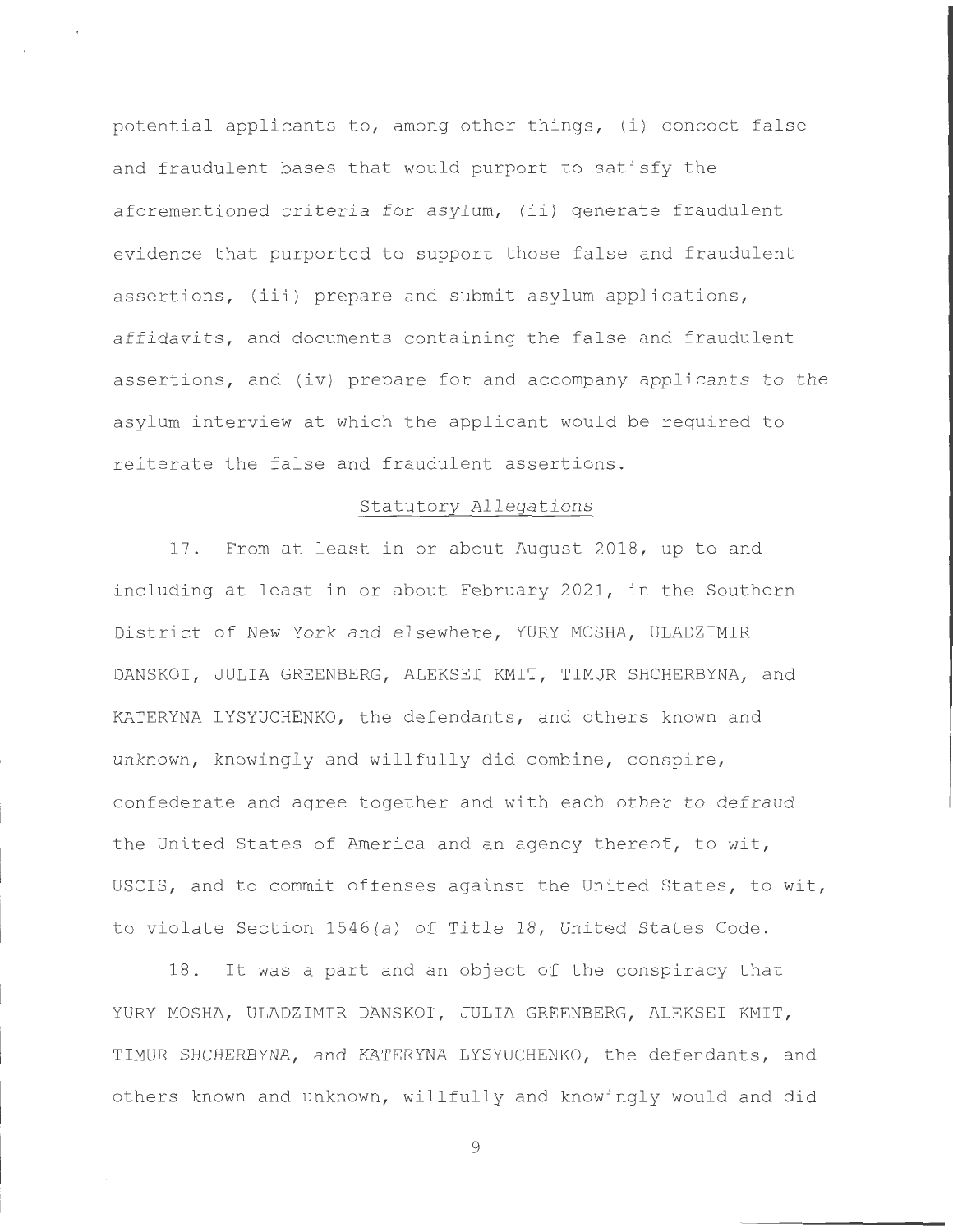defraud the United States and USCIS for the purpose of impeding, impairing, obstructing, and defeating the lawful governmental functions of USCIS in processing, reviewing, and deciding upon applications for asylum.

19. It was further a part and an object of the conspiracy that YURY MOSHA, ULADZIMIR DANSKOI, JULIA GREENBERG, ALEKSEI KMIT, TIMUR SHCHERBYNA, and KATERYNA LYSYUCHENKO, the defendants, and others known and unknown, unlawfully, willfully, and knowingly would and did utter, use, attempt to use, possess, obtain, accept, and receive an immigrant and nonimmigrant visa, permit, border crossing card, alien registration receipt card, and other document prescribed by statute and regulation for entry into and as evidence of authorized stay and employment in the United States, knowing it to be forged, counterfeited, altered, and falsely made, and to have been procured by means of a false claim and statement, and to have been otherwise procured by fraud and unlawfully obtained, and would and did make under oath, and as permitted under penalty of perjury under section 1746 of Title 28, United States Code, subscribe as true, a false statement with respect to a material fact in an application, affidavit, and other document required by the immigration laws and regulations prescribed thereunder, and would and did present such application, affidavit, and other document which contained such false statement and which failed to contain a reasonable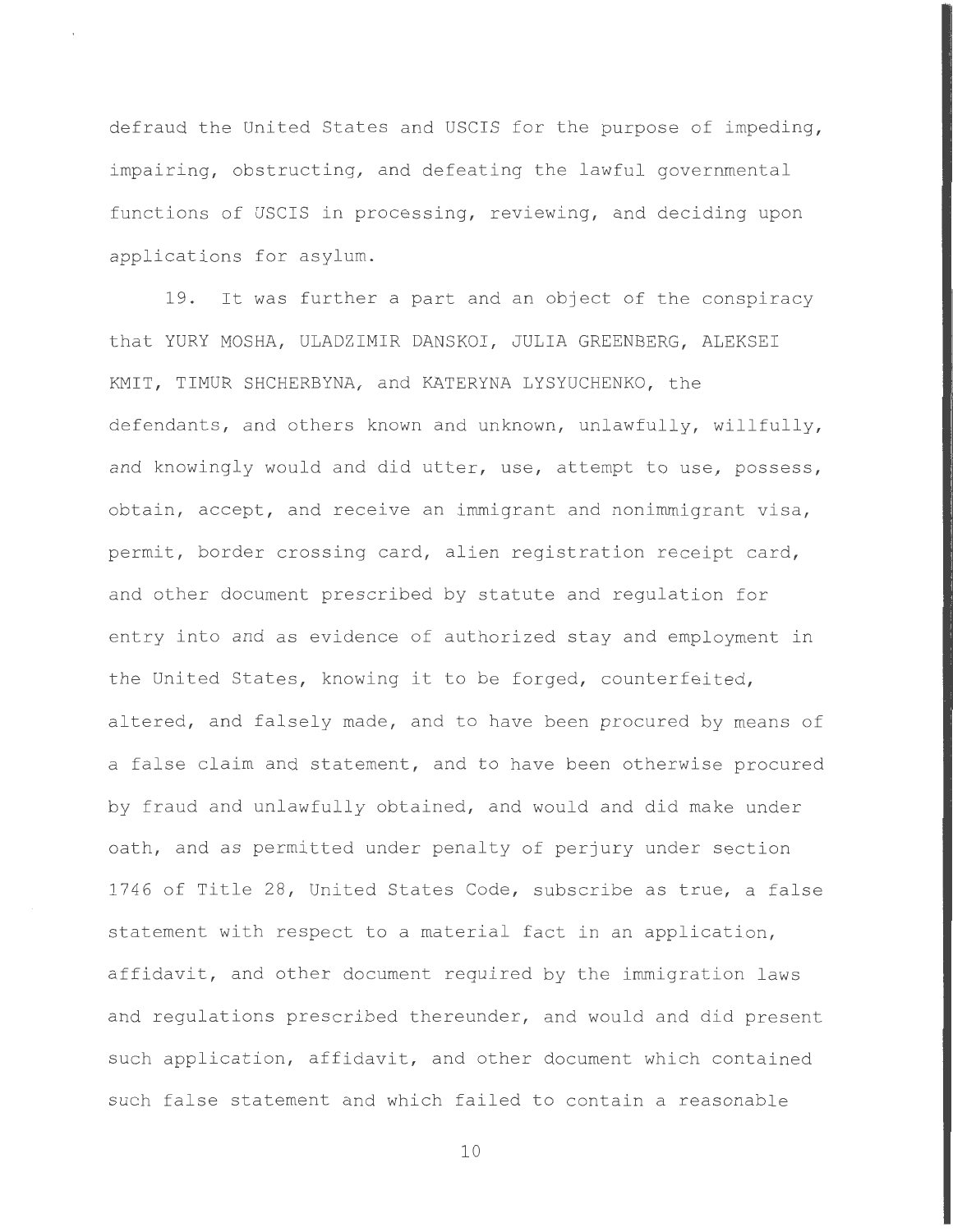basis in law and fact, in violation of Title 18, United States Code, Section  $1546(a)$ .

#### Overt Acts

20. In furtherance of said conspiracy and to effect the illegal objects thereof, the following overt acts, among others, were committed in the Southern District of New York and elsewhere :

a. In or about September 2018, TYMUR SHCHERBYNA, the defendant, agreed to and subsequently did ghost-write and maintain a blog on behalf of a cooperating witness ("CS-1") that was critical of the Ukrainian government, understanding that this blog would form a basis for CS-1's asylum application, and that CS-1 would further claim to United States immigration authorities that CS-1 personally wrote and maintained said blog.

b. In or about April 2019, while in Manhattan, New York, YURY MOSHA, the defendant, prepared, signed, and mailed CS-1's Form I-589 asylum application and Asylum Affidavit to USCIS , knowing that these documents contained several material misrepresentations, including that (1) CS-1 started a blog to criticize the Ukrainian government, when in fact MOSHA understood that CS-1 started the blog, at MOSHA's instruction, to generate a basis to seek asylum; (2) CS-1 authored the blogposts on  $CS-1's$  online blog, when in fact MOSHA understood that CS-1's blogposts were ghost-written by SHCHERBYNA, whom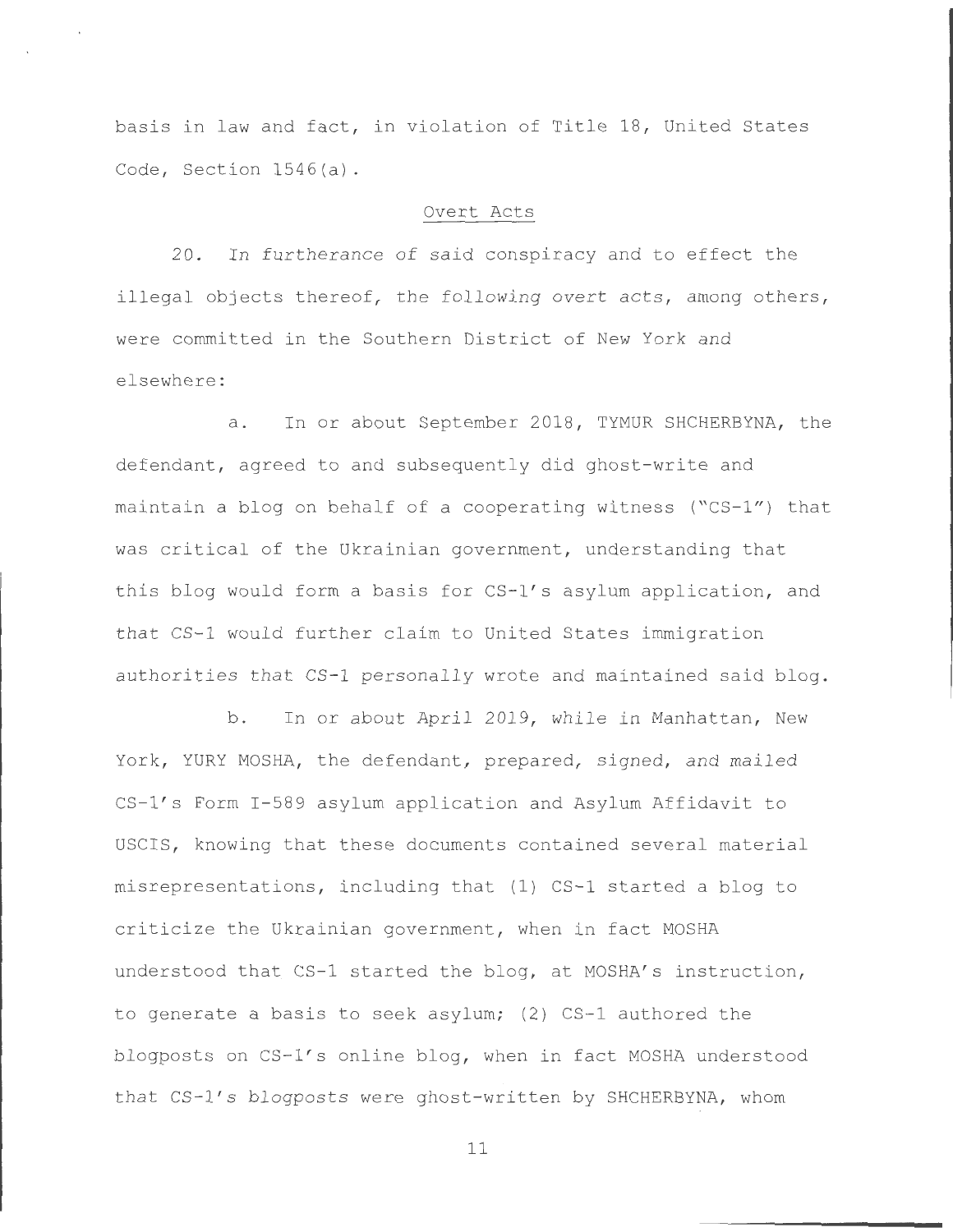MOSHA introduced to CS-1; and (3) CS-1 was allegedly assaulted to the point of unconsciousness in Ukraine because CS-1 was overheard speaking Russian, when in fact MOSHA understood that no such incident actually occurred.

c. In or about September 2019, while in Manhattan, New York, JULIA GREENBERG, the defendant, knowingly prepared and coached CS-1 to lie under oath to a USCIS Asylum Officer, understanding that CS-1 would convey false information about, among other things, (1) CS-1's reason for starting a blog that was critical of the Ukrainian government; (2)  $CS-1's$  alleged authorship and maintenance of said blog; and (3) CS-1's alleged persecution endured in Ukraine, including an incident in which CS-1 was allegedly assaulted because of CS-1's status as a Russian- speaking Ukrainian.

d. In or about September 2019, while in Manhattan, New York, a government confidential source ("CS-2"), met with KMIT, who explained that CS-2's Form I-589 asylum application had already been prepared by Russian America, even though CS-2 had not yet established an online blog criticizing CS-2's home government, which KMIT understood was the exclusive basis for CS-2's asylum claim.

e. In or about September 2019, while in Brooklyn, New York, CS-3 met with ULADZIMIR DANSKOI, the defendant, who knowingly helped CS-3 pursue asylum on the fabricated basis that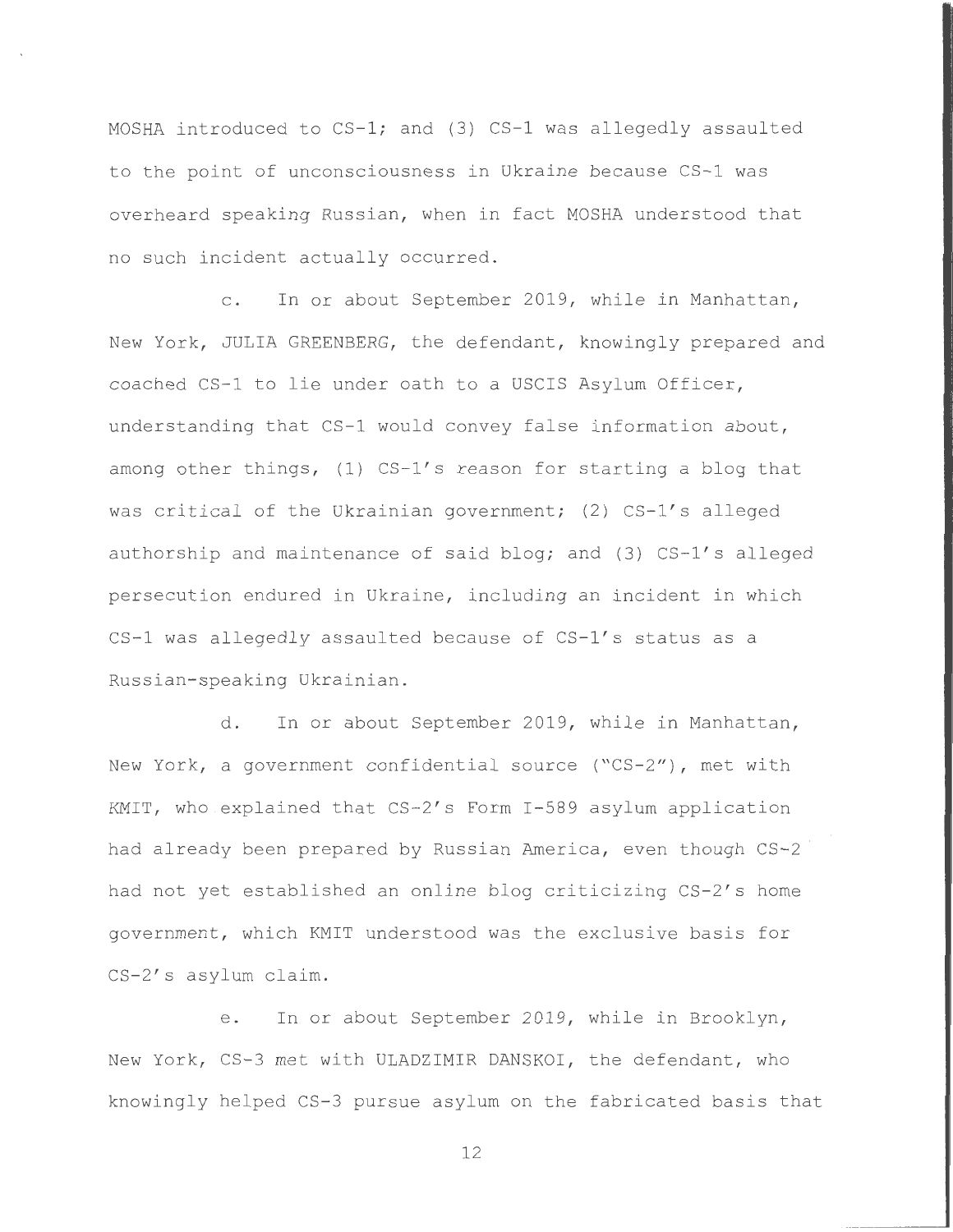CS-3 was persecuted in Ukraine for his sexual orientation, knowing that CS-3 was actually a heterosexual male who suffered no such persecution .

f. In or about October 2019, KATERYNA LYSYUCHENKO, the defendant, helped CS-3 seek asylum on the fraudulent basis that CS-3 was persecuted in Ukraine for his sexual orientation, while understanding that CS-3 was actually a heterosexual male who endured no such persecution.

q. In or about December 2020, while in Brooklyn, New York, JULIA GREENBERG, the defendant, understanding that CS-3 was a heterosexual male who did not suffer persecution in his home country, prepared CS-3 to defraud a USCIS Asylum Officer by, among other things, conducting a mock asylum interview, advising CS-3 how to falsely answer certain anticipated questions, and instructing CS-3 to appear and dress for CS-3's asylum interview in a manner that comported with GREENBERG's estimation of the appearance of, and clothing worn by, a gay male .

(Title 18, United States Code, Section 371.)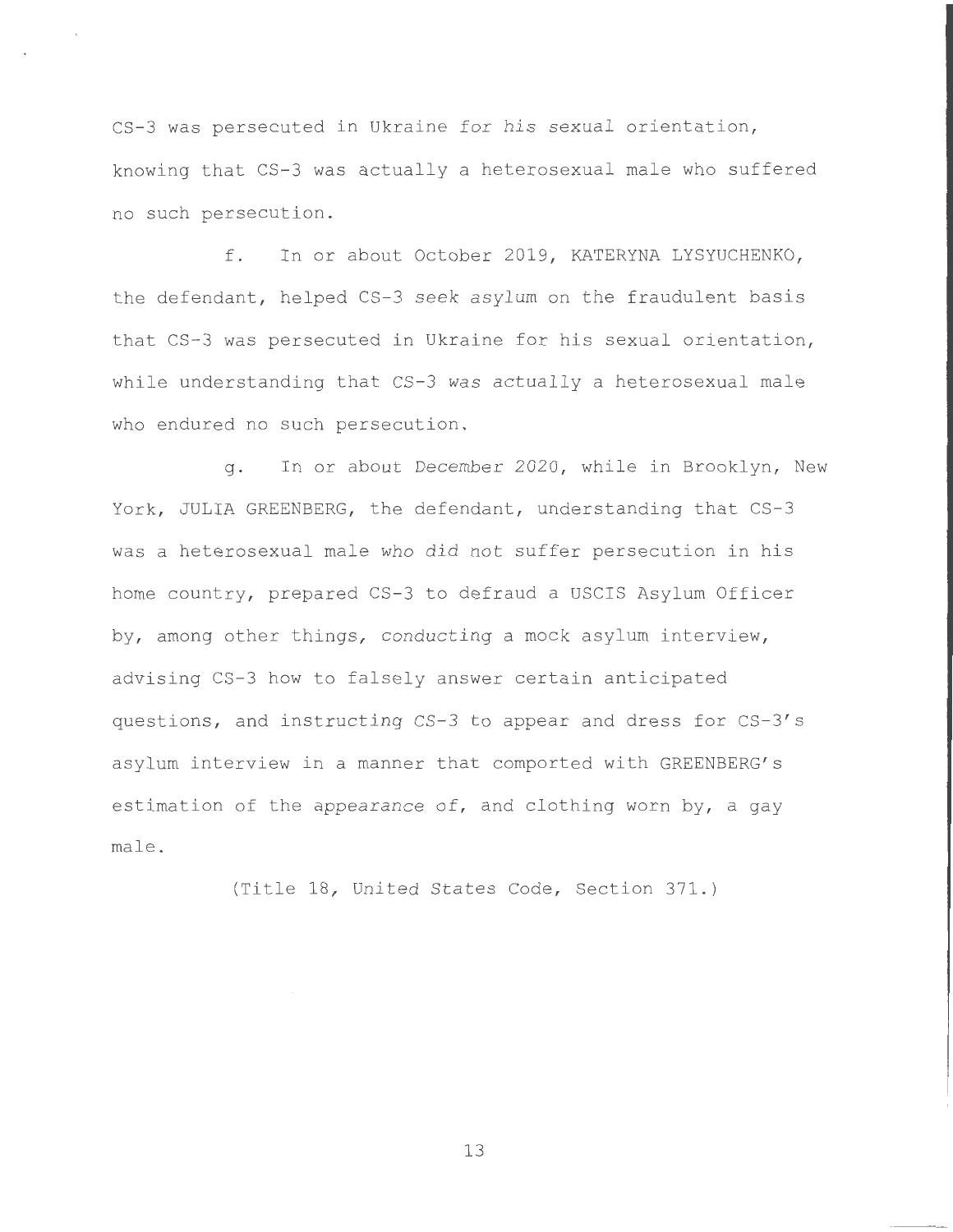#### **FORFEITURE ALLEGATION**

21 . As a result of committing the offense alleged in Count One of this Indictment, YURY MOSHA, ULADZIMIR DANSKOI, JULIA GREENBERG, ALEKSEI KMIT, TIMUR SHCHERBYNA, and KATERYNA LYSYUCHENKO, the defendants, shall forfeit to the United States, pursuant to Title 18, United States Code, Section  $982(a)$  (6) (A) (ii) (I), all property, real and personal, that constitutes or is derived from or is traceable to the proceeds obtained directly or indirectly from the commission of the offense, including but not limited to a sum in United States currency representing the amount of proceeds obtained as a result of the offense.

### **Substitute Assets Provision**

22. If any of the above-described forfeitable property, as a result of any act or omission of the defendants:

> a. cannot be located upon the exercise of due diligence ;

b. has been transferred or sold to, or deposited with, a third person;

c. has been placed beyond the jurisdiction of the Court;

d. has been substantially diminished in value; or

e. has been commingled with other property which cannot be subdivided without difficulty;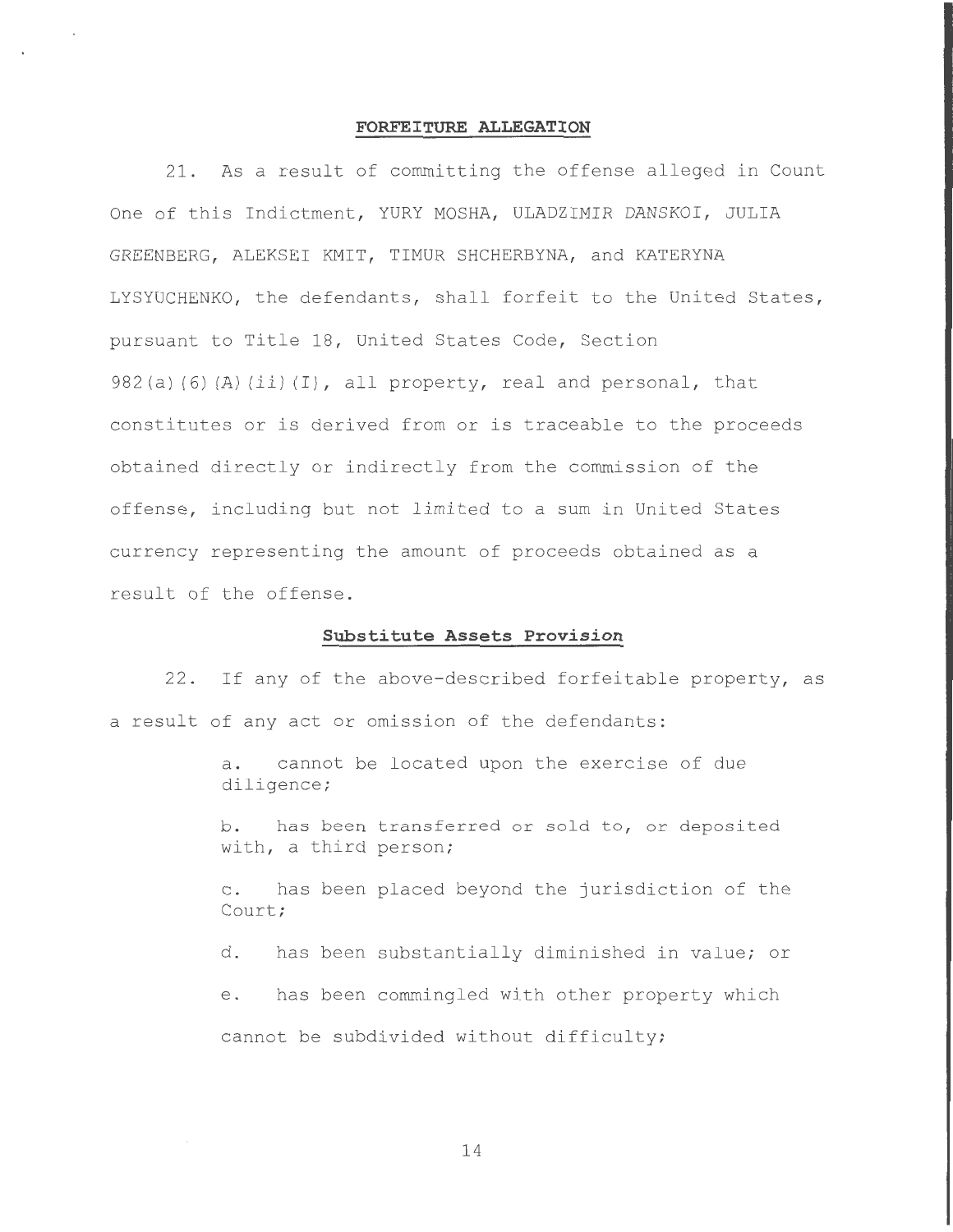it is the intent of the United States, pursuant to Title 21, United States Code, Section 853(p) and Title 28, United States Code, Section  $2461(c)$ , to seek forfeiture of any other property of the defendants up to the value of the above forfeitable property .

> (Title 18, United States Code, Section 982; Title 21, United States Code, Section 853; and Title 28, United States Code, Section 2461.)

Mitchile

rauss

United tates Attorney